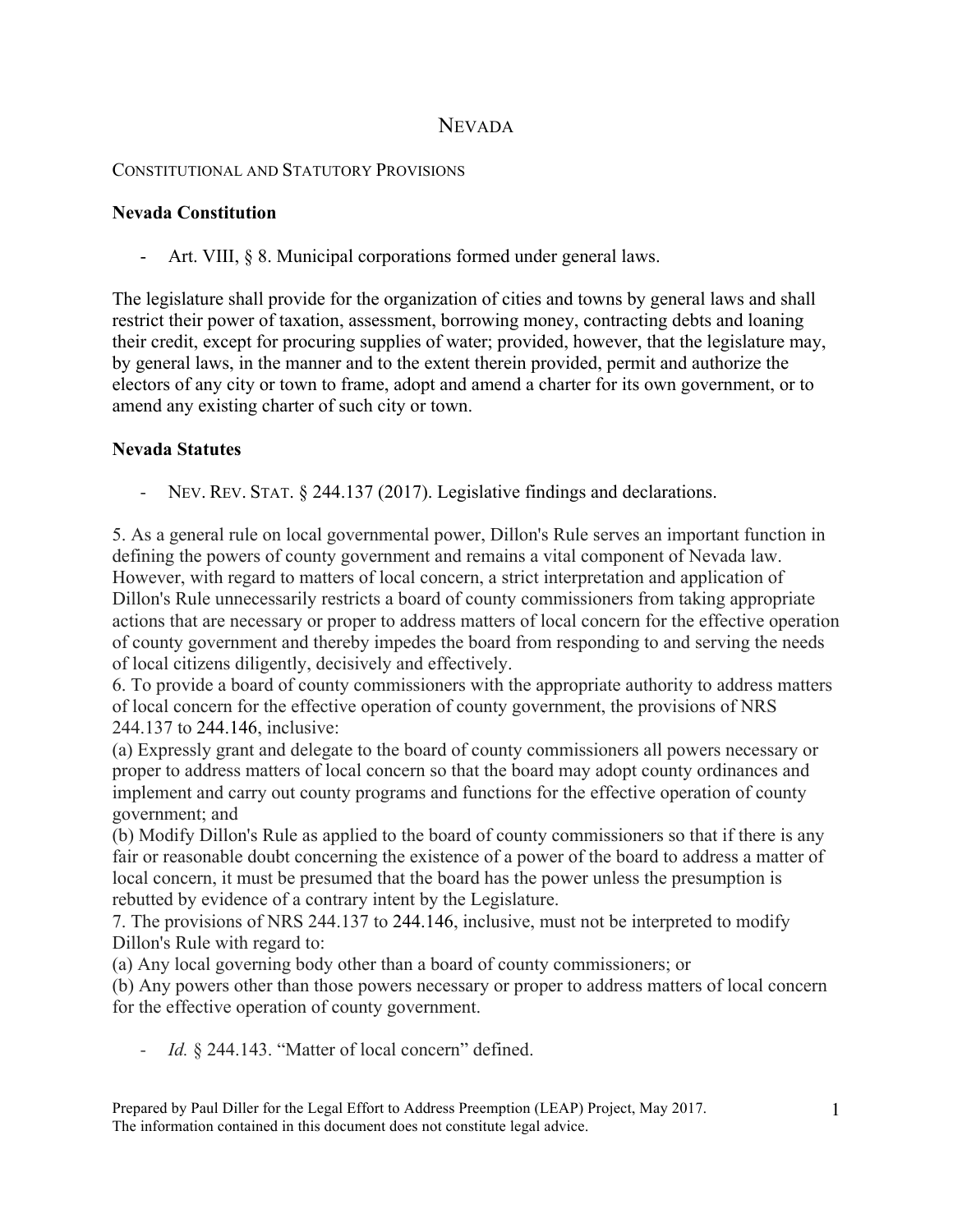1. "Matter of local concern" means any matter that:

(a) Primarily affects or impacts areas located in the county, or persons who reside, work, visit or are otherwise present in areas located in the county, and does not have a significant effect or impact on areas located in other counties;

(b) Is not within the exclusive jurisdiction of another governmental entity; and

(c) Does not concern:

(1) A state interest that requires statewide uniformity of regulation;

(2) The regulation of business activities that are subject to substantial regulation by a federal or state agency; or

(3) Any other federal or state interest that is committed by the Constitution, statutes or regulations of the United States or this State to federal or state regulation that preempts local regulation.

2. The term includes, without limitation, any of the following matters of local concern:

(a) Public health, safety and welfare in the county.

(b) Planning, zoning, development and redevelopment in the county.

(c) Nuisances and graffiti in the county.

(d) Outdoor assemblies in the county.

(e) Contracts and purchasing by county government.

(f) Operation, management and control of county jails and prisoners by county government.

(g) Any public property, buildings, lands, utilities and other public works owned, leased,

operated, managed or controlled by county government, including, without limitation:

(1) Roads, highways and bridges.

(2) Parks, recreational centers, cultural centers, libraries and museums.

3. The provisions of subsection 2:

(a) Are intended to be illustrative;

(b) Are not intended to be exhaustive or exclusive; and

(c) Must not be interpreted as either limiting or expanding the meaning of the term "matter of local concern" as provided in subsection 1.

# - *Id.* § 244.146. Powers of board of county commissioners; exercise of powers; prohibitions.

1. Except as prohibited, limited or preempted by the Constitution, statutes or regulations of the United States or this State and except as otherwise provided in this section, a board of county commissioners has:

(a) All powers expressly granted to the board;

(b) All powers necessarily or fairly implied in or incident to the powers expressly granted to the board; and

(c) All other powers necessary or proper to address matters of local concern for the effective operation of county government, whether or not the powers are expressly granted to the board. If there is any fair or reasonable doubt concerning the existence of a power of the board to address a matter of local concern pursuant to this paragraph, it must be presumed that the board has the power unless the presumption is rebutted by evidence of a contrary intent by the Legislature.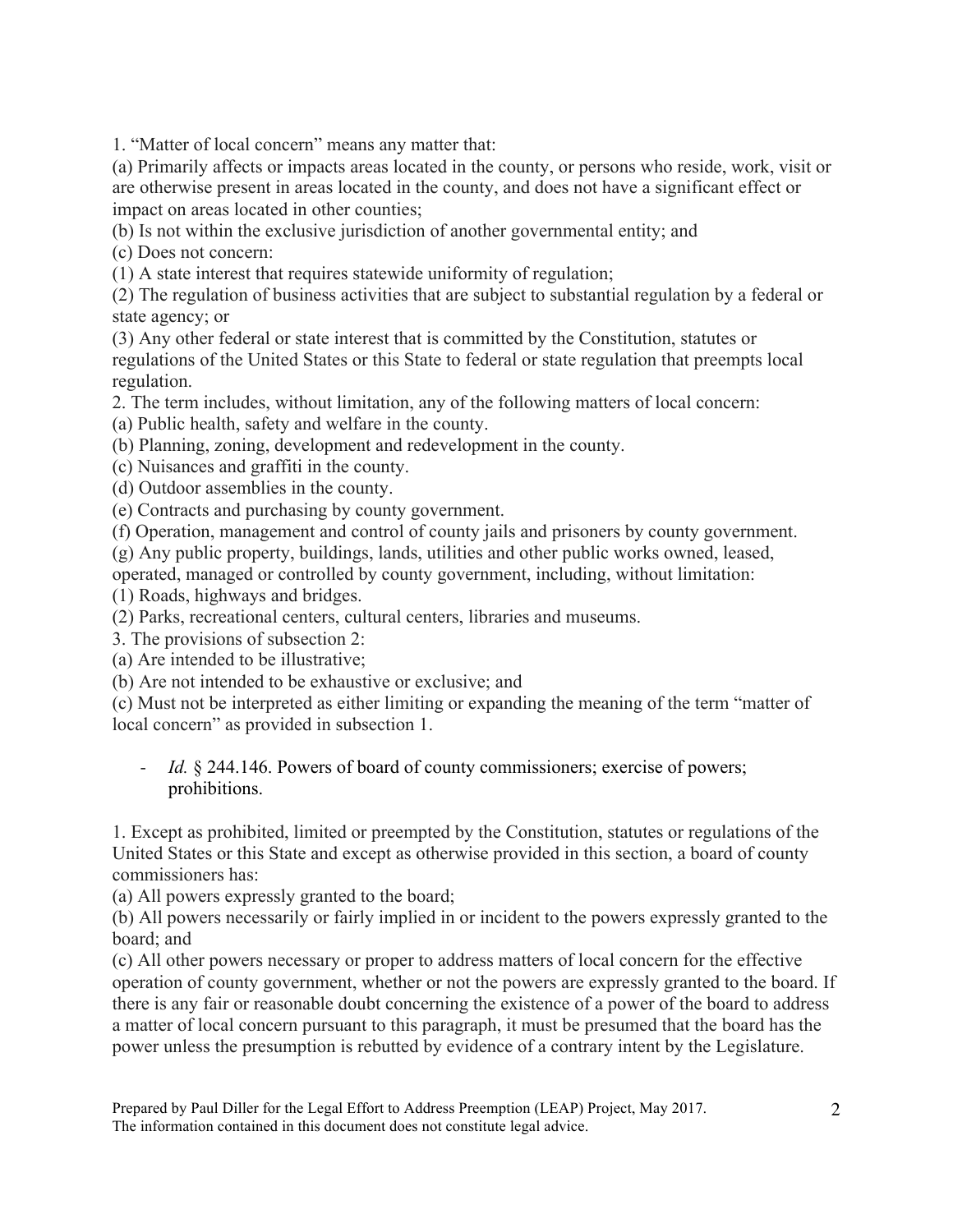2. If there is a constitutional or statutory provision requiring a board of county commissioners to exercise a power set forth in subsection 1 in a specific manner, the board may exercise the power only in that specific manner, but if there is no constitutional or statutory provision requiring the board to exercise the power in a specific manner, the board may adopt an ordinance prescribing a specific manner for exercising the power.

3. Except as expressly authorized by statute, a board of county commissioners shall not**:** (a) Condition or limit its civil liability unless such condition or limitation is part of a legally executed contract or agreement between the county and another governmental entity or a private person or entity.

(b) Prescribe the law governing civil actions between private persons or entities.

(c) Impose duties on another governmental entity unless the performance of the duties is part of a legally executed agreement between the county and another governmental entity.

(d) Impose a tax.

(e) Order or conduct an election.

4. Except as expressly authorized by statute or necessarily or fairly implied in or incident to powers expressly authorized by statute, a board of county commissioners shall not:

(a) Impose a service charge or user fee; or

(b) Regulate business activities that are subject to substantial regulation by a federal or state agency.

- *Id.* § 266.010. Home Rule Granted; Limitations.

Subject to the right of the legislature to create or alter the form of municipal organization by special act or charter, the right of home rule and self-government is hereby granted to the people of any city incorporated under the provisions of this chapter.

- *Id.* § 267.120. General powers of a city with commission form of government.

Any city adopting a charter under the provisions of N.R.S. 267.010 to 267.140, inclusive, has all of the powers which are now or may hereafter be conferred upon incorporated cities by the laws of the state, and all such powers as are usually exercised by municipal corporations of like character and degree, whether or not the powers are specifically enumerated in NRS 267.010 to 267.140, inclusive.

HOME RULE STRUCTURE, INCLUDING LACK OF IMMUNITY FROM STATE PREEMPTION

Nevada grants limited powers to its local governments. For years, Nevada was considered by commentators to be a Dillon's Rule state, in large part because it had no constitutional home rule for cities or counties.<sup>1</sup> Although NEV. REV. STAT.  $\S$  266.010 claims to grant home rule to cities,

<sup>1</sup> *E.g.*, Louis V. Csoka, *The Dream of Greater Municipal Autonomy: Should the Legislature or the Courts Modify Dillon's Rule, a Common Law Restraint or Municipal Power?*, 29 N.C. CENT L.J. 194, 204 (2007) (noting that "legal authorities have consistently applied Dillon's Rule to all cities and counties in Nevada").

Prepared by Paul Diller for the Legal Effort to Address Preemption (LEAP) Project, May 2017. The information contained in this document does not constitute legal advice.